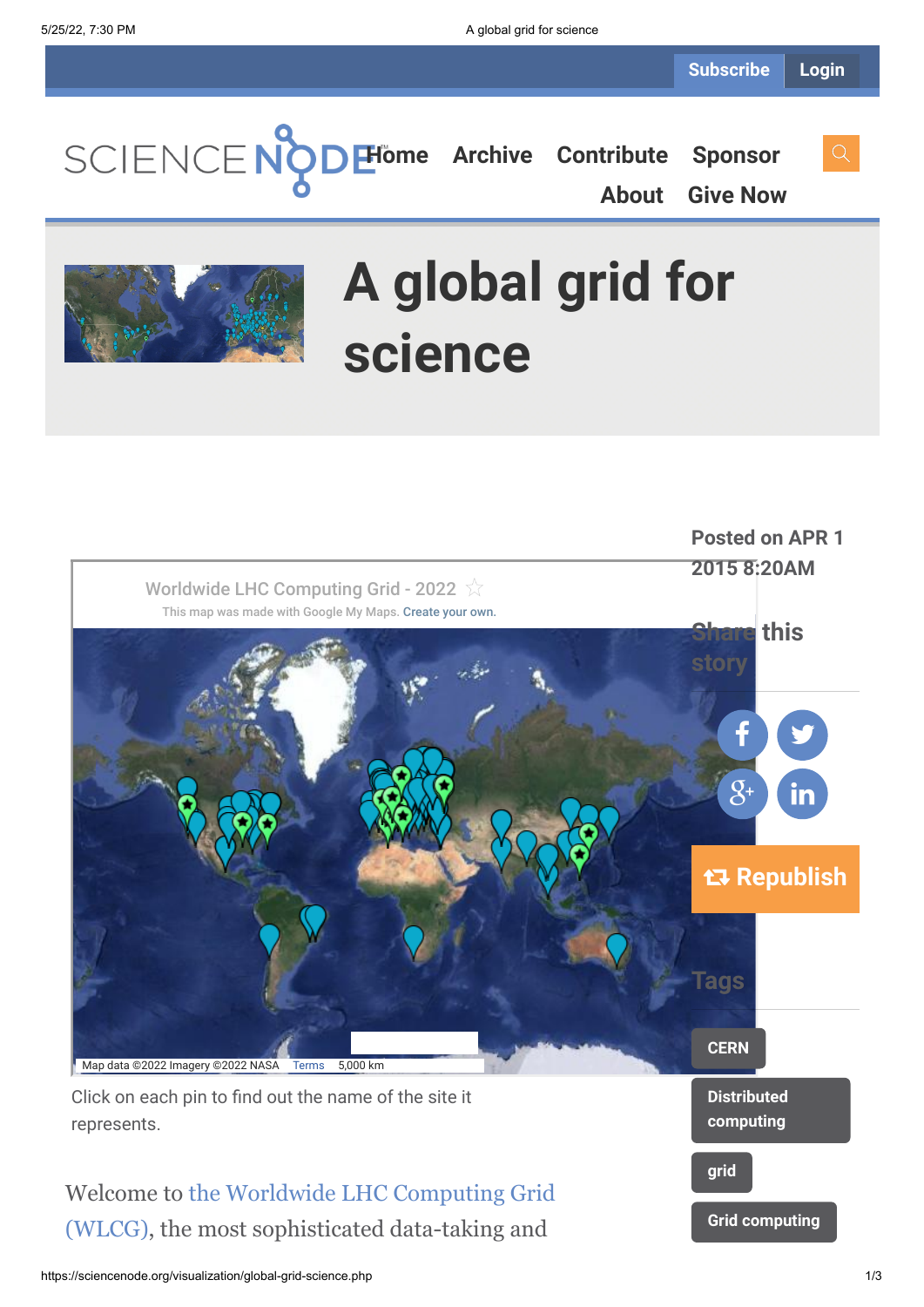analysis system ever built for science.

The WLCG involves a global collaboration of more than 170 computing centers in 40 countries, linking up national and international grid infrastructures. This new map shows all of the registered WLCG sites currently in operation.

The mission of the WLCG is to provide global computing resources to store, distribute, and analyze the ~30 petabytes of data generated [annually by experiments on the Large Hadron](http://home.web.cern.ch/topics/large-hadron-collider) [Collider \(LHC\) at CERN, the European](http://home.web.cern.ch/topics/large-hadron-collider) Organization for Nuclear Physics.

The WLCG, which is coordinated by CERN, is the world's largest computing grid. It is supported by many associated national and international grids [across the world, such as the European Grid](http://www.egi.eu/http:/www.egi.eu/) Initiative (EGI) and [the Open Science Grid \(OSG\)](http://www.opensciencegrid.org/), as well as many other regional grids.

*[Find out more about the WLCG in our articles 'Big](http://www.isgtw.org/visualization/big-data-big-grid) [data, big grid' and 'The Large Hadron Collider's](http://www.isgtw.org/feature/large-hadron-colliders-worldwide-computer) worldwide computer'.*

*--Andrew Purcell*

## **Join the conversation**